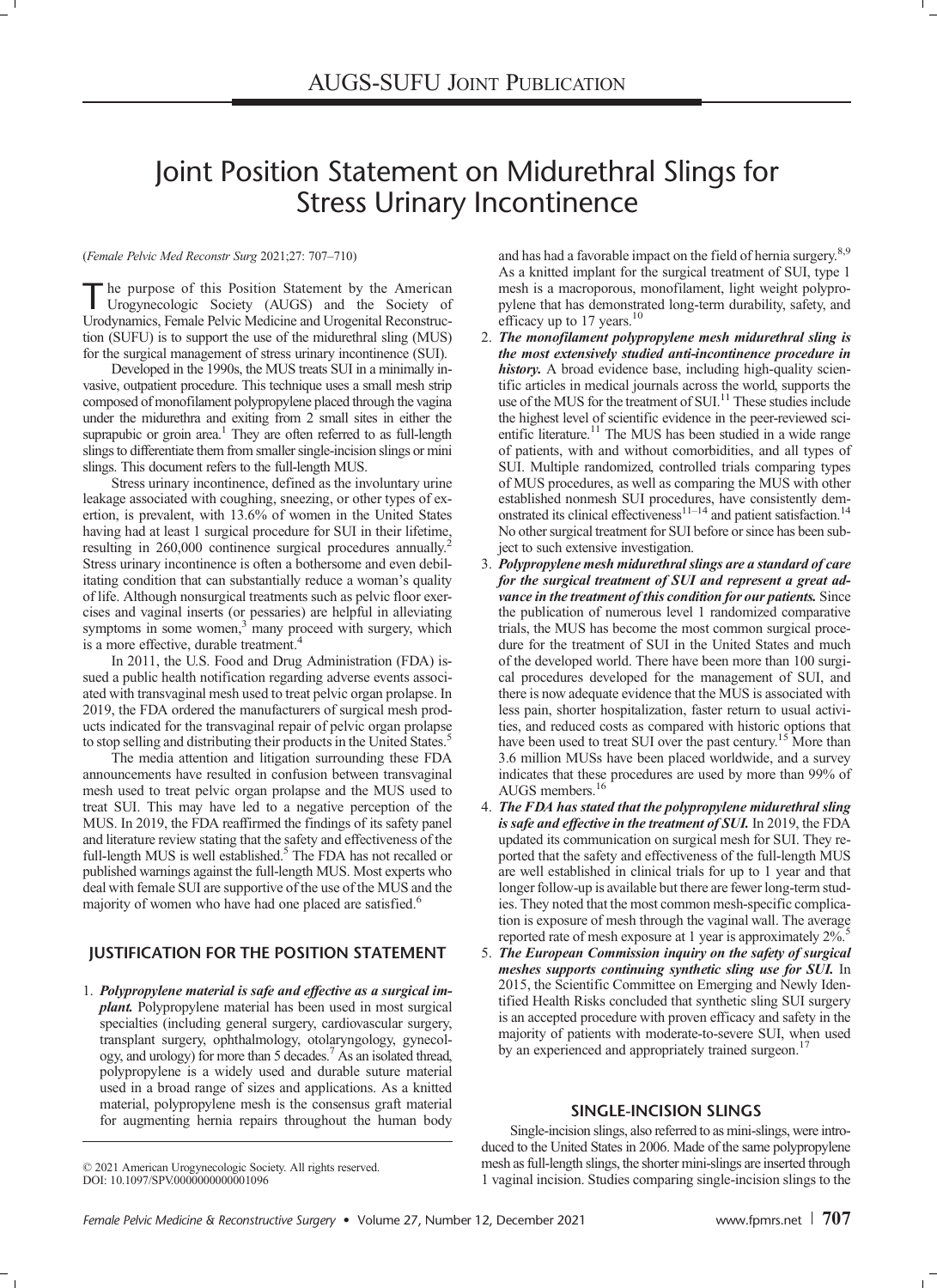full-length MUS show similar efficacy<sup>18,19</sup> although these studies have shorter length of follow-up outcomes and fewer patients than the studies of the full-length MUS.<sup>20</sup>

#### **CONCLUSIONS**

With its well-established safety and efficacy, the MUS has helped millions of women with SUI by allowing a simple outpatient procedure with faster recovery. In the past, concerns over failure and invasiveness of surgery caused a substantial percentage of incontinent women to live without treatment. One of the unintended consequences of the polypropylene mesh controversy was to discourage women from seeking treatment for SUI. This procedure is an important advancement in the treatment of SUI and has the full support of organizations dedicated to improving the lives of women with urinary incontinence.

#### **REFERENCES**

- 1. Haylen BT, de Ridder D, Freeman RM, et al. An International Urogynecological Association (IUGA)/International Continence Society (ICS) joint report on the terminology for female pelvic floor dysfunction. Int Urogynecol J 2010;21(1):5–26. doi: 10.1007/s00192-009-0976-9.
- 2. Wu JM, Matthews CA, Conover MM, et al. Lifetime risk of stress urinary incontinence or pelvic organ prolapse surgery. Obstet Gynecol 2014;123(6): 1201–1206. doi: 10.1097/AOG.0000000000000286.
- 3. Imamura M, Abrams P, Bain C, et al. Systematic review and economic modelling of the effectiveness and cost-effectiveness of non-surgical treatments for women with stress urinary incontinence. Health Technol Assess 2010;14(40):1–188. doi: 10.3310/hta14400.
- 4. Labrie J, Berghmans B, Fischer K, et al. Surgery versus physiotherapy for stress urinary incontinence. N Engl J Med 2013;369(12):1124–1133. doi: 10.1056/NEJMoa1210627.
- 5. U.S. Food & Drug Administration. Considerations about surgical mesh for SUI. Available at: [https://www.fda.gov/medical-devices/urogynecologic](https://www.fda.gov/medical-devices/urogynecologic-surgical-mesh-implants/considerations-about-surgical-mesh-sui)[surgical-mesh-implants/considerations-about-surgical-mesh-sui.](https://www.fda.gov/medical-devices/urogynecologic-surgical-mesh-implants/considerations-about-surgical-mesh-sui) Accessed October 28, 2020.
- 6. Malek JM, Kissane LM, Martin KD, et al. Short-, mid-, and long-term incontinence outcomes in women undergoing mid-urethral sling procedures: a retrospective cohort study. Int Urogynecol J 2021;32(3): 609–614. doi: 10.1007/s00192-020-04393-3.
- 7. Klinge U, Klosterhalfen B. Modified classification of surgical meshes for hernia repair based on the analyses of 1,000 explanted meshes. Hernia 2012;16(3):251–258. doi: 10.1007/s10029-012-0913-6.
- 8. Cobb WS, Kercher KW, Heniford BT. The argument for lightweight polypropylene mesh in hernia repair. Surg Innov 2005;12(1):63–69. doi: 10.1177/155335060501200109.
- 9. Scott NW, McCormack K, Graham P, et al. Open mesh versus non-mesh for repair of femoral and inguinal hernia. Cochrane Database Syst Rev 2002;(4): CD002197. doi: 10.1002/14651858.CD002197.
- 10. Nilsson CG, Palva K, Aarnio R, et al. Seventeen years' follow-up of the tension-free vaginal tape procedure for female stress urinary incontinence. Int Urogynecol J 2013;24(8):1265–1269. doi: 10.1007/s00192-013-2090-2.
- 11. Ogah J, Cody JD, Rogerson L. Minimally invasive synthetic suburethral sling operations for stress urinary incontinence in women. Cochrane Database Syst Rev 2009;(4):CD006375. doi: 10.1002/14651858. CD006375.pub2.
- 12. Novara G, Artibani W, Barber MD, et al. Updated systematic review and meta-analysis of the comparative data on colposuspensions, pubovaginal slings, and midurethral tapes in the surgical treatment of female stress urinary incontinence. Eur Urol 2010;58(2):218-238. doi: 10.1016/j.eururo. 2010.04.022.
- 13. Ward K, Hilton P. Prospective multicentre randomised trial of tension-free vaginal tape and colposuspension as primary treatment for stress incontinence. BMJ 2002;325(7355):67. doi: 10.1136/bmj.325.7355.67.
- 14. Richter HE, Albo ME, Zyczynski HM, et al, Urinary Incontinence Treatment Network. Retropubic versus transobturator midurethral slings for stress incontinence. N Engl J Med 2010;362(22):2066-2076. doi: 10.1056/NEJMoa0912658.
- 15. Cox A, Herschorn S, Lee L. Surgical management of female SUI: is there a gold standard? Nat Rev Urol 2013;10(2):78-89. doi: 10.1038/nrurol.2012.243.
- 16. Clemons JL, Weinstein M, Guess MK, et al. Impact of the 2011 FDA transvaginal mesh safety update on AUGS members' use of synthetic mesh and biologic grafts in pelvic reconstructive surgery. Female Pelvic Med Reconstr Surg 2013;19(4):191–198. doi: 10.1097/SPV. 0b013e31829099c1.
- 17. European Commission Scientific Committee on Emerging and Newly Identified Health Risks (SCENIHR) (2015 December) Opinion on: The safety of surgical meshes used in urogynecological surgery. Available at: [https://ec.europa.eu/health/sites/health/files/scientific\\_committees/](https://ec.europa.eu/health/sites/health/files/scientific_committees/emerging/docs/scenihr_o_049.pdf) [emerging/docs/scenihr\\_o\\_049.pdf.](https://ec.europa.eu/health/sites/health/files/scientific_committees/emerging/docs/scenihr_o_049.pdf) Accessed November 6, 2020.
- 18. Nambiar A, Cody JD, Jeffery ST, et al. Single-incision sling operations for urinary incontinence in women. Cochrane Database Syst Rev 2017; 7(7):CD008709. doi: 10.1002/14651858.CD008709.pub3.
- 19. White AB, Kahn BS, Gonzalez RR, et al. Prospective study of a single-incision sling versus a transobturator sling in women with stress urinary incontinence: 3 year results. Am J Obstet Gynecol 2020;223(4):545.e1-545.e11. doi: 10. 1016/j.ajog.2020.03.008.
- 20. Kobashi KC, Albo ME, Dmochowski RR, et al. Surgical treatment of female stress urinary incontinence: AUA/SUFU guideline. J Urol 2017; 198(4):875–883. doi: 10.1016/j.juro.2017.06.061.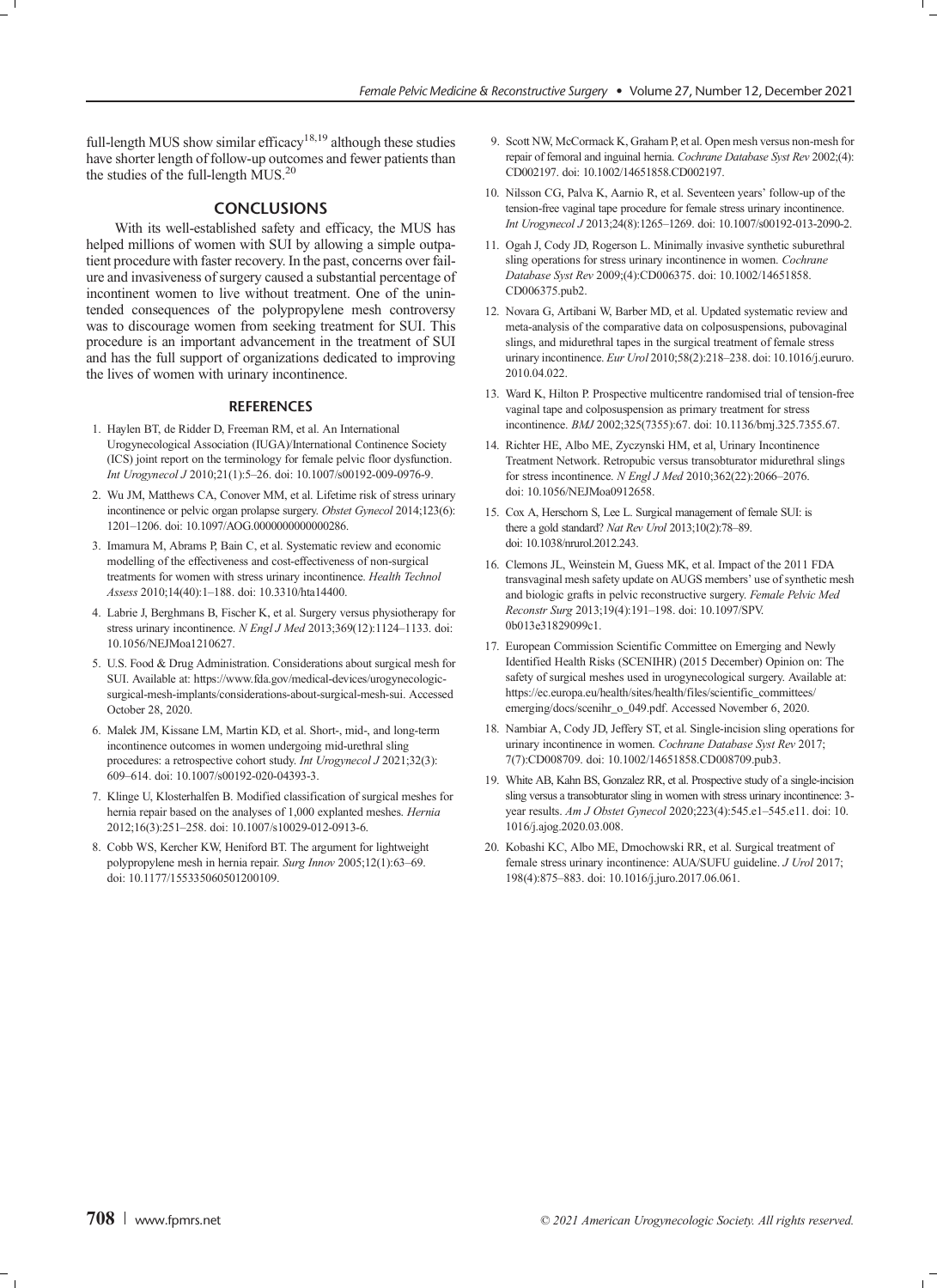## OUR ORGANIZATIONS



The American Urogynecologic Society (AUGS), founded in 1979, is a nonprofit organization representing more than 2,300 members, including practicing physicians, nurse practitioners, physical therapists, nurses and health care professionals, as well as researchers from many disciplines, all dedicated to treating female pelvic floor disorders (pelvic organ prolapse and urinary incontinence). AUGS promotes the highest quality patient care through excellence in education, research, and advocacy.



SOCIETY OF URODYNAMICS, **FEMALE PELVIC MEDICINE & UROGENITAL RECONSTRUCTION** 

The Society of Urodynamics, Female Pelvic Medicine and Urogenital Reconstruction (SUFU) is the premier non-profit organization dedicated to improving the art and science of Urology through basic and applied clinical research in urodynamics and neurourology, voiding function and dysfunction, female urology, pelvic floor dysfunction and reconstruction, and to disseminate and teach these concepts. It is the oldest professional organization dedicated to this field consisting of interested physicians, basic scientists, and other health care professionals, and has grown to over 700 members.

# ENDORSING ORGANIZATIONS



The American College of Obstetricians and Gynecologists (ACOG) is the nation's leading group of physicians providing health care for women. As a private, voluntary, nonprofit membership organization of more than 58,000 members, ACOG strongly advocates for quality health care for women, maintains the highest standards of clinical practice and continuing education of its members, promotes patient education, and increases awareness among its members and the public of the changing issues facing women's health care.<www.acog.org>



The American Urological Association (AUA), founded in 1902, is a premier urologic association, representing more than 23,000 members worldwide and providing invaluable support to the urologic community. The AUA's mission is to promote the highest standards of urological clinical care through education, research, and the formulation of health care policy.



The International Urogynecological Association (IUGA) is the leading international association dedicated to the global advancement of urogynecological knowledge and patient care through education and the promotion of basic and clinical research on disorders of the female pelvic floor. IUGA was formed in 1975 and has more than 3000 members from over 90 countries. In addition to holding an annual conference and publishing the International Urogynecology Journal, IUGA activities include conducting education programs around the world, developing consensus terminology in the field, connecting related professionals, and producing patient education materials.

#### SUPPORTING ORGANIZATIONS



The American Association of Gynecological Laparoscopists (AAGL), founded in 1971, is an internationally recognized medical specialty society representing more than 7100 members from 102 countries. The AAGL's mission is to assist physicians in providing the safest, most therapeutic, evidence-based and economical surgical care possible for women by providing members with first-rate education, the latest research, and the opportunity for global dialogue which ultimately serves to advance awareness and utilization of minimally invasive gynecology worldwide. Our members include physicians in practice, fellows, residents, nurses, and other health care professions. As a leader in this field, we are pleased to see that minimally invasive surgery is now a well-accepted standard that is used regularly in gynecologic cases.



**FOR CONTINENCE** 

The National Association for Continence (NAFC) is a national, private, non-profit 501(c)3 organization dedicated to improving the quality of life of people with incontinence, voiding dysfunction, and related pelvic floor disorders. NAFC's purpose is to be the leading source for public education and advocacy about the causes, prevention, diagnosis, treatments, and management alternatives for incontinence.



The Society of Gynecologic Surgeons (SGS) is a  $501(c)(3)$  notfor-profit organization that was originally founded in 1974 to advance the art and science of vaginal reparative surgery and to work with the American College of Obstetricians and Gynecologists (ACOG) to better educate obstetricians and gynecologists on the